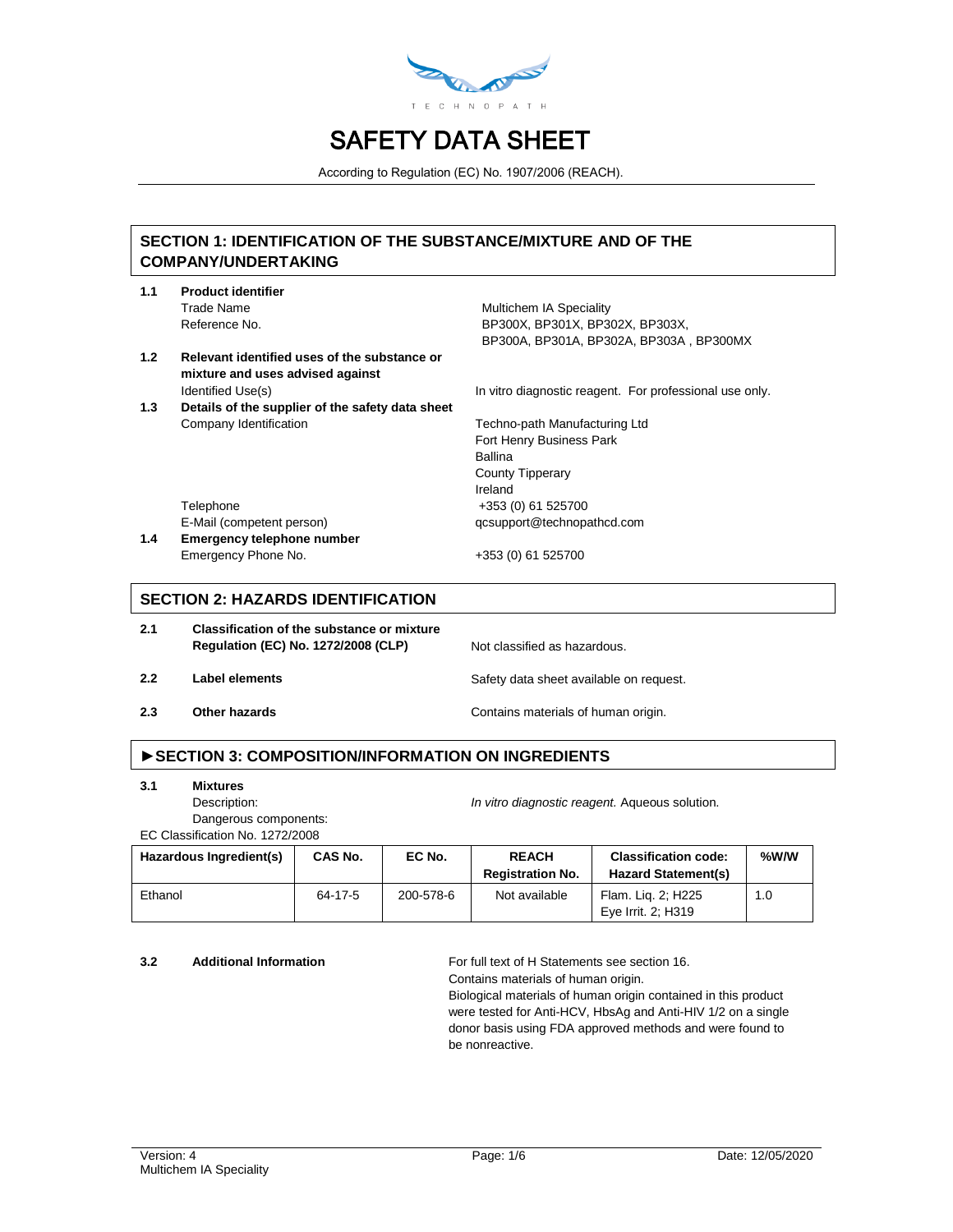

According to Regulation (EC) No. 1907/2006 (REACH).

# **SECTION 4: FIRST AID MEASURES**



| 4.1 | Description of first aid measures                                             |                                                                                            |
|-----|-------------------------------------------------------------------------------|--------------------------------------------------------------------------------------------|
|     | Inhalation                                                                    | Supply fresh air; consult doctor in case of complaint.                                     |
|     | <b>Skin Contact</b>                                                           | Wash skin with soap and water. Remove contaminated<br>clothing.                            |
|     | Eye Contact                                                                   | Rinse cautiously with water for several minutes. Consult a<br>doctor in case of complaint. |
|     | Ingestion                                                                     | Wash out mouth with water. Consult a doctor in case of<br>complaint.                       |
| 4.2 | Most important symptoms and effects, both<br>acute and delayed                | None.                                                                                      |
| 4.3 | Indication of any immediate medical attention<br>and special treatment needed | None.                                                                                      |

#### **SECTION 5: FIREFIGHTING MEASURES**

| 5.1 | <b>Extinguishing media</b>                               |                                                                                                     |  |  |
|-----|----------------------------------------------------------|-----------------------------------------------------------------------------------------------------|--|--|
|     | Suitable Extinguishing media                             | CO2, powder or water spray. Fight larger fires with water<br>spray or alcohol resistant foam.       |  |  |
| 5.2 | Special hazards arising from the substance or<br>mixture | In case of fire, the following can be released: Carbon oxides<br>(COx), nitrogen oxides (NOx).      |  |  |
| 5.3 | <b>Advice for fire-fighters</b>                          | Use fire-extinguishing methods suitable to surrounding<br>conditions.                               |  |  |
|     |                                                          | Wear full protective suit and self-contained breathing<br>aparatus (SCBA) when extinguishing fires. |  |  |

## **SECTION 6: ACCIDENTAL RELEASE MEASURES**

| 6.1        | Personal precautions, protective equipment<br>and emergency procedures                      | Isolate spillage and clean up immediately.<br>Refer to Section 8 for protective measures when handling the<br>spillage.                                                                                                                                                                                         |
|------------|---------------------------------------------------------------------------------------------|-----------------------------------------------------------------------------------------------------------------------------------------------------------------------------------------------------------------------------------------------------------------------------------------------------------------|
| 6.2<br>6.3 | <b>Environmental precautions</b><br>Methods and material for containment and<br>cleaning up | Do not allow to enter drains, sewers or watercourses.<br>Absorb with liquid-binding material (paper towelling, sand,<br>diatomite, acid binders, universal binders, sawdust). Dispose<br>of contaminated material as waste according to Section 13.<br>Swab down area with Chloros or other disinfecting agent. |
| 6.4        | Reference to other sections                                                                 | 8, 13                                                                                                                                                                                                                                                                                                           |

# **SECTION 7: HANDLING AND STORAGE 7.1 Precautions for safe handling** This product should be handled as a potentially infectious material, as no known test method /inactivation procedure can offer complete assurance that products derived from

biohazardous materials.

Keep out of reach of children.

materials of human origin will not transmit infectious agents. Refer to Directive 2000/54/EC for information on handling

Avoid contact with the eyes, skin and mucous membranes.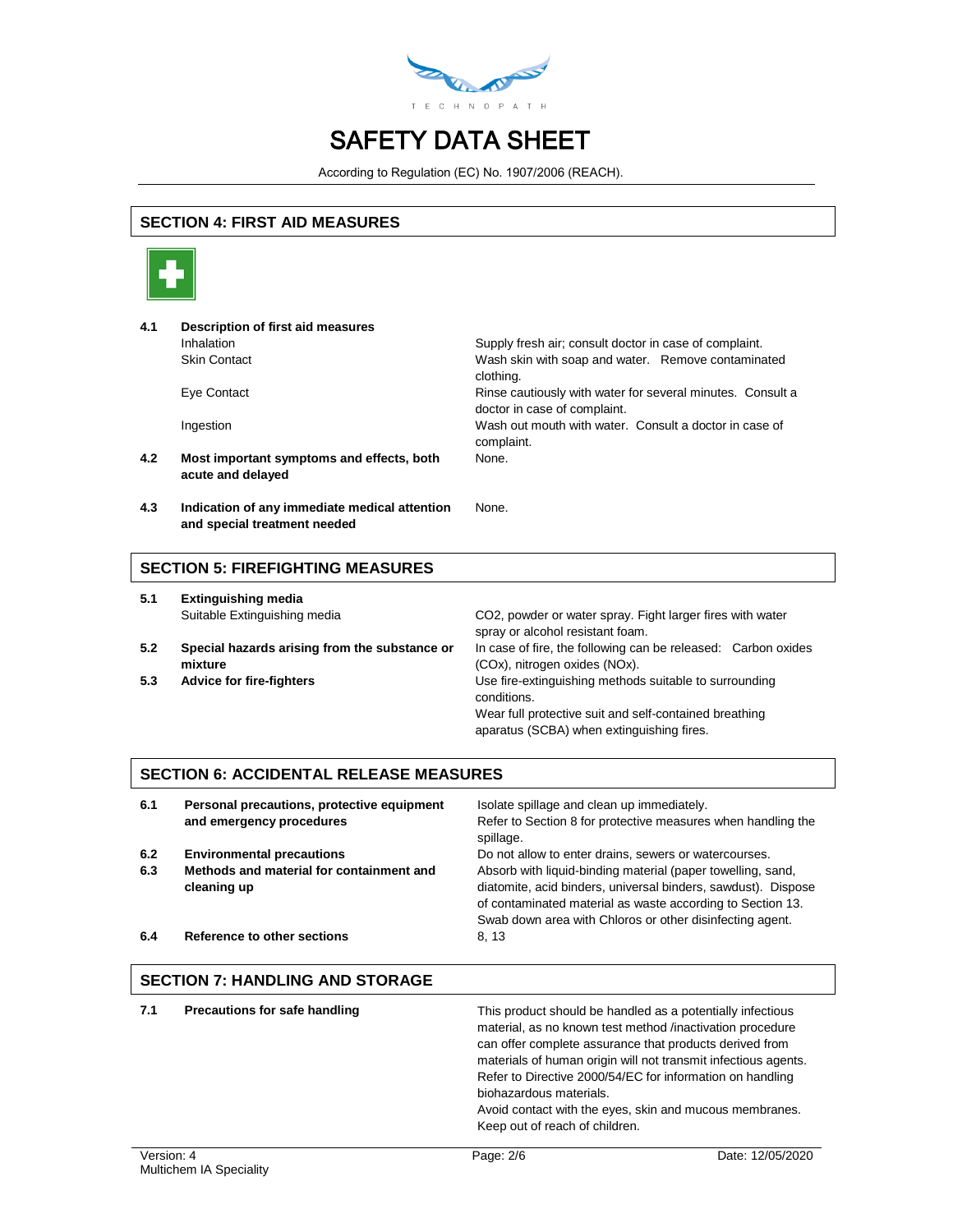

According to Regulation (EC) No. 1907/2006 (REACH).

Wash hands before breaks and after work. Clean work areas with hypochlorite or other disinfecting agent.

**7.2 Conditions for safe storage, including any incompatibilities**

Store frozen.

**7.3 Specific end use(s)** CSF analythical control.

## **►SECTION 8: EXPOSURE CONTROLS/PERSONAL PROTECTION**

#### **8.1 Control parameters**

8.1.1 **Occupational Exposure Limits** Irl OELV / UK WEL

| SUBSTANCE. | CAS No. | LTEL (8 hr<br>TWA ppm) | LTEL (8 hr<br><b>TWA</b><br>ma/m <sup>3</sup> | <b>STEL</b><br>(ppm) | <b>STEL</b><br>(mq/m <sup>3</sup> ) | <b>Note</b>     |
|------------|---------|------------------------|-----------------------------------------------|----------------------|-------------------------------------|-----------------|
| Ethanol    | 64-17-5 |                        |                                               | 1.000                | $\overline{\phantom{0}}$            | <b>Irl OELV</b> |
| Ethanol    | 64-17-5 | .000                   | 1.920                                         |                      | $\overline{\phantom{0}}$            | UK WEL          |

Sk - Can be absorbed through skin.

#### **8.2 Exposure controls**

#### **8.2.1 Appropriate engineering controls** Not relevant for this material.

**8.2.2 Personal protection equipment**

Eye/ face protection Safety glasses recommended. (EN166).

Hand protection **Disposable gloves.** (EN374).



Body protection extensive protection by the Laboratory coat.

Material of gloves:  $Latex / natural rubber$ , Nitrile rubber. Penetration time of glove material: Gloves resistance is not critical when the product is handled according to the instructions for use. Respiratory protection Not normally required.

**8.2.3 Environmental Exposure Controls** No special measures are required.

# **SECTION 9: PHYSICAL AND CHEMICAL PROPERTIES**

#### **9.1 Information on basic physical and chemical**

**properties** Appearance Clear liquid. Colour. Colour. Odour Slight. Odour Threshold (ppm) Not determined. pH (Value) 7.0. Melting Point (°C) / Freezing Point (°C) Similar to water, approximately 0°C. Boiling point/boiling range (°C): Similar to water, approximately 100°C. Flash Point (°C) and the control of the Not applicable. Evaporation rate  $(BA = 1)$  Not determined. Flammability (solid, gas) Not applicable. Explosive Limit Ranges Not applicable. Vapour Pressure (mm Hg) Similar to water, approximately 23 hPa. Vapour Density (Air=1) Not determined. Density  $(g/ml)$   $\sim 1$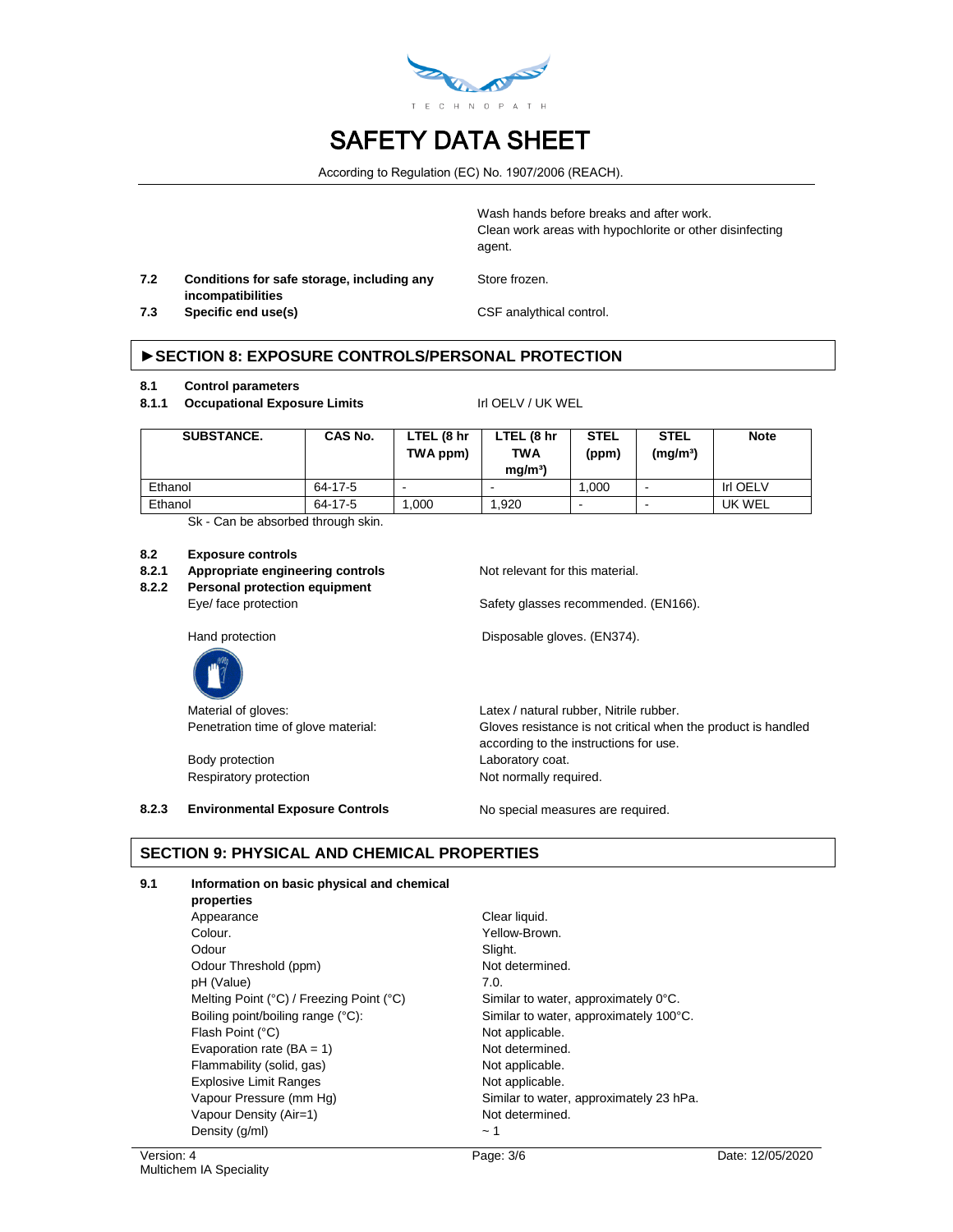

According to Regulation (EC) No. 1907/2006 (REACH).

Solubility (Water) Completely miscible with water. Solubility (Other) Not determined. Partition Coefficient (n-Octanol/water) Not determined. Auto Ignition Point (°C) Not determined. Decomposition Temperature (°C) Not determined. Viscosity (mPa. s) Not determined. Explosive properties Not explosive. Oxidising properties Not oxidising **9.2 Other information Not available.** 

## **►SECTION 10: STABILITY AND REACTIVITY**

- **10.1 Reactivity None known.** None known.
- 
- **10.3 Possibility of hazardous reactions Hazardous polymerisation will not occur.**
- **10.4 Conditions to avoid** None.
- 
- **10.6 Hazardous decomposition products** None known.

**10.2 Chemical stability** The product is stable in accordance with the recommended storage conditions. **10.5 Incompatible materials** Concentrated acids, heavy metals, metallic salts.

#### **SECTION 11: TOXICOLOGICAL INFORMATION**

| 11.1 |  |  | Information on toxicological effects |  |
|------|--|--|--------------------------------------|--|
|------|--|--|--------------------------------------|--|

**11.1.2 Mixtures**

**Health Effects and Symptoms**

Acute toxicity Based upon the available data, the classification criteria are not met. Skin corrosion/irritation **Based upon the available data, the classification criteria are** 

not met.

Serious eye damage/irritation Based upon the available data, the classification criteria are not met.

Respiratory/skin sensitization Based upon the available data, the classification criteria are not met.

Germ cell mutagenicity **Based upon the available data, the classification criteria are** not met.

Carcinogenicity Based upon the available data, the classification criteria are not met.

Reproductive toxicity **Based upon the available data, the classification criteria are** not met.

STOT - single exposure **Based upon the available data, the classification criteria are** not met.

STOT - repeated exposure exposure Based upon the available data, the classification criteria are not met.

Aspiration hazard **Based upon the available data, the classification criteria are** not met.

Skin Contact **No significant harmful effects anticipated.** No significant harmful effects anticipated. Eye Contact No significant harmful effects anticipated. Ingestion **Internal and Separate State and Separate Architects** and internal effects anticipated.

**11.2** Other information **Not applicable.**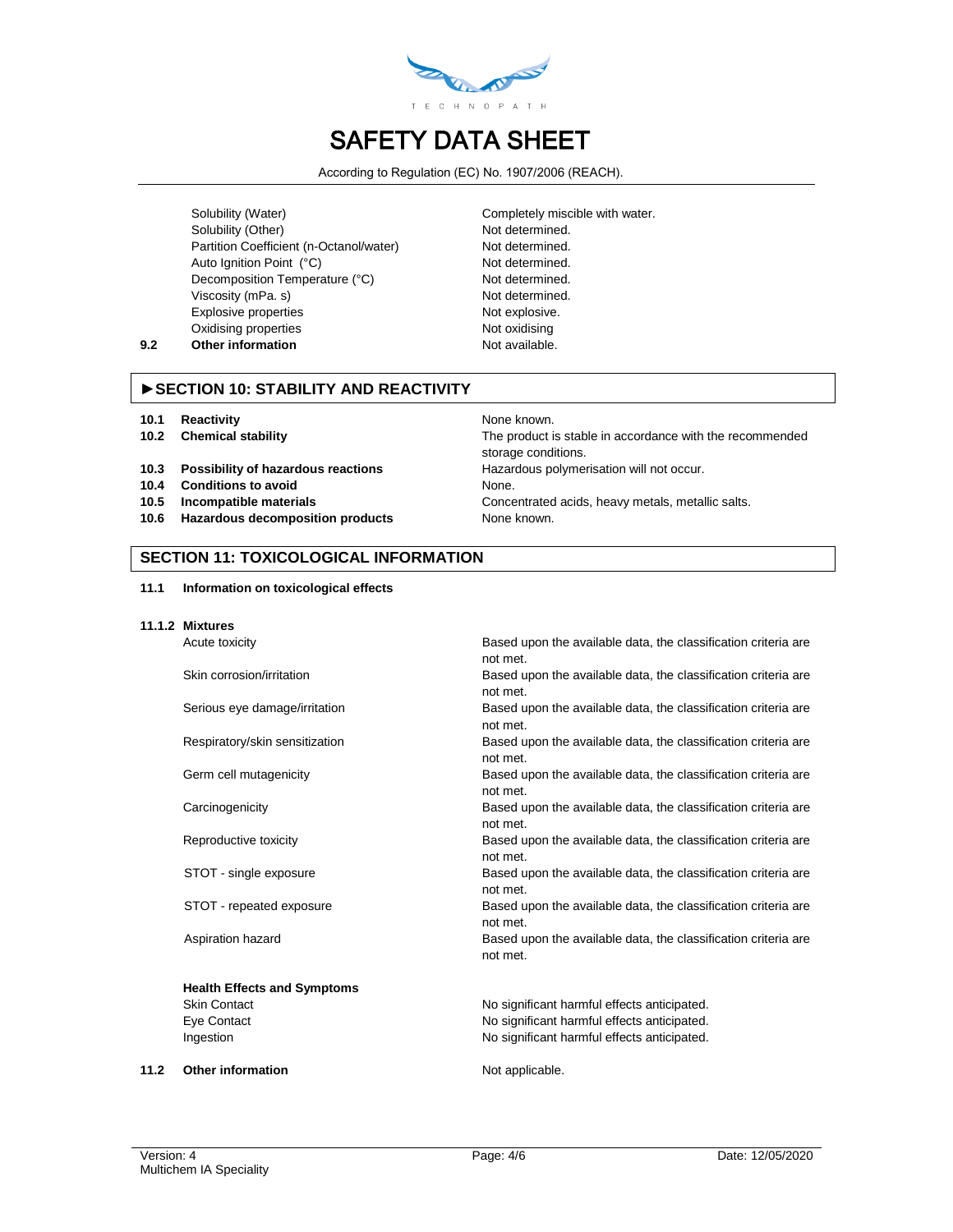

According to Regulation (EC) No. 1907/2006 (REACH).

#### **SECTION 12: ECOLOGICAL INFORMATION**

- 
- **12.2 Persistence and degradability** The product is readily biodegradable.
- **12.3 Bioaccumulative potential** None anticipated.
- 
- 12.5 **Results of PBT and vPvB assessment** Not applicable.
- **12.6** Other adverse effects Not applicable.

**12.1 Toxicity** The product does not contain significant quantities of ingredients that are environmentally toxic. **12.4 Mobility in soil** The product is predicted to have high mobility in soil.

#### **SECTION 13: DISPOSAL CONSIDERATIONS**

**13.1 Waste treatment methods**

**Product: Product: Product: Dispose of as potentially biohazardous waste and in** compliance with anti-pollution and other laws of the country concerned. To ensure compliance we recommend that you contact the relevant (local) authorities and/or an approved waste-disposal company for information.

European waste catalogue: 18 01 03.

Packaging: Disposal should be in accordance with local, state or national legislation. Contaminated packaging must be disposed of in the same manner as the product. Non-contaminated packaging materials may be recycled. Contact your local service providers for further information.

## **SECTION 14: TRANSPORT INFORMATION**

| 14.1 | UN number                                                                    | Not applicable                             |
|------|------------------------------------------------------------------------------|--------------------------------------------|
| 14.2 | UN proper shipping name                                                      | Not applicable                             |
| 14.3 | Transport hazard class(es)                                                   | Not classified as dangerous for transport. |
| 14.4 | Packing group                                                                | Not applicable                             |
| 14.5 | <b>Environmental hazards</b>                                                 | Not applicable                             |
| 14.6 | Special precautions for user                                                 | Not applicable                             |
| 14.7 | Transport in bulk according to Annex II of<br><b>Marpol and the IBC Code</b> | Not applicable                             |

#### **SECTION 15: REGULATORY INFORMATION**

**15.1 Safety, health and environmental regulations/legislation specific for the substance or mixture**

In Vitro diagnostics medical devices directive 98/79/EC.

15.2 **Chemical Safety Assessment** Not applicable.

## **►SECTION 16: OTHER INFORMATION**

**LEGEND**

| <b>STOT</b> | Specific Target Organ Toxicity |
|-------------|--------------------------------|
| <b>STEL</b> | Short Term Exposure Limit      |